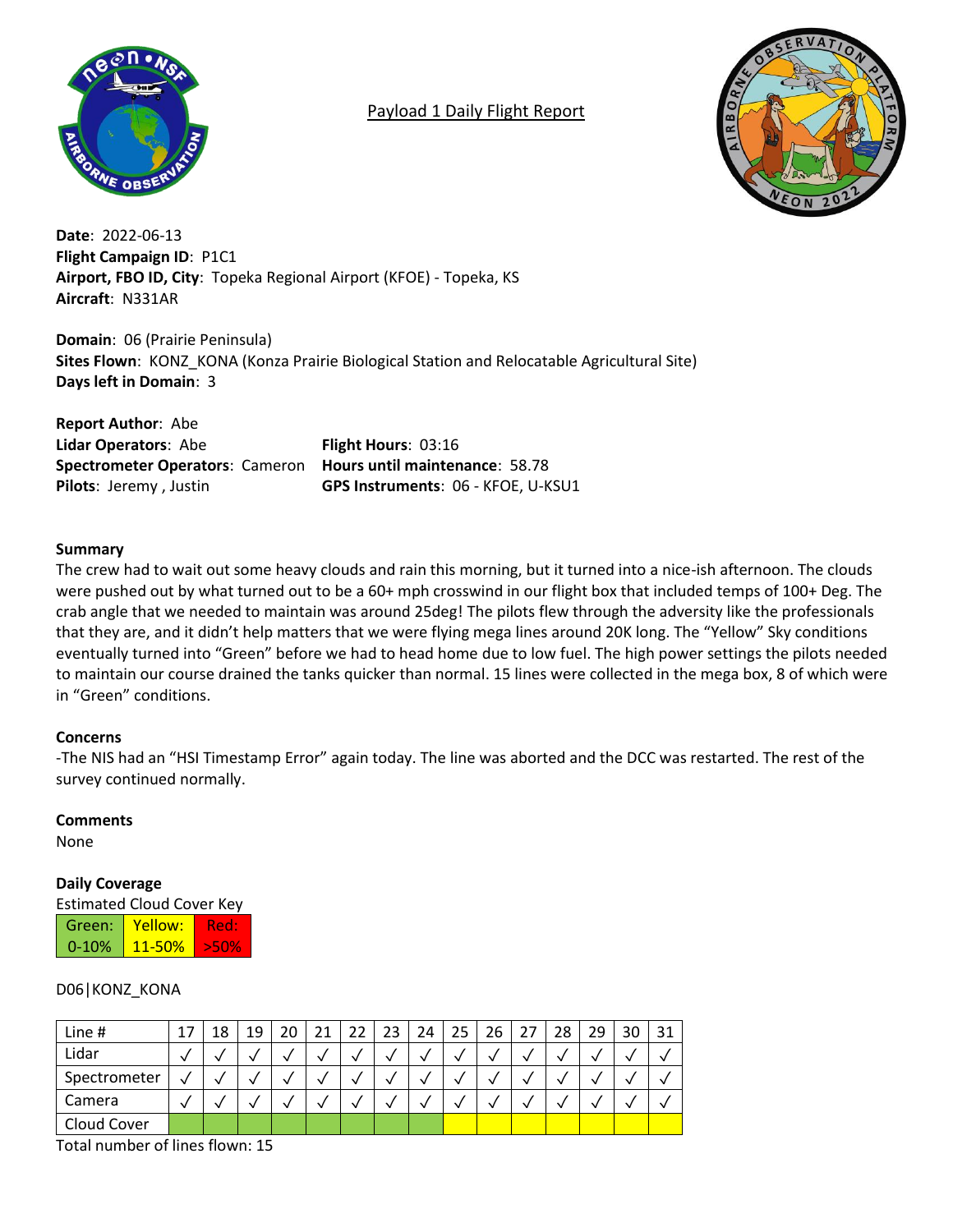## **Flight Screenshots**

KONZ\_KONA





# **Cumulative Domain Coverage**

D06|KONZ\_KONA (Konza Prairie Biological Station and Relocatable Agricultural Site)

| --             | $\sim$<br>$\sim$ | ٠           | -         | ╭<br>h           | –      | $\circ$<br>٥ | a        | 10 | -- | 13.<br>ᅩ | 14<br>ᆠᅮ | 15<br><b></b> | 16 | . . | ŦΟ |  |
|----------------|------------------|-------------|-----------|------------------|--------|--------------|----------|----|----|----------|----------|---------------|----|-----|----|--|
| $\sim$ 4<br>-4 |                  |             | ۹в.<br>-- | วค<br><u>. .</u> | $\sim$ | o<br>zō      | סי<br>-- | 30 | ັ  | つつ<br>ັ  | 34       | マ<br>--       |    |     |    |  |
| Flown:         |                  | 46% (16/35) |           |                  |        |              |          |    |    |          |          |               |    |     |    |  |

Green: 23% (8/35) Yellow: 23% (8/35) Red: 0% (0/35)

### D06|MCDI (McDiffett Creek )

|                   |  |  | 8 | 9 | 10 | 11 | 12 | 13 | 14 | 15 | 16 | 18 | 19 |  |
|-------------------|--|--|---|---|----|----|----|----|----|----|----|----|----|--|
| Flown: 0% (0/19)  |  |  |   |   |    |    |    |    |    |    |    |    |    |  |
| Green: 0% (0/19)  |  |  |   |   |    |    |    |    |    |    |    |    |    |  |
| Yellow: 0% (0/19) |  |  |   |   |    |    |    |    |    |    |    |    |    |  |
| Red: 0% (0/19)    |  |  |   |   |    |    |    |    |    |    |    |    |    |  |

D06|N06A (D06 Nominal Runway )

1 Flown: 100% (1/1) Green: 0% (0/1) Yellow: 0% (0/1) Red: 100% (1/1)

D06|UKFS (University of Kansas Field Station )

2 3 4 5 6 7 8 9 10 11 12 13 14 15 16 17 18 19 20 21 22 23 24 25 26 Flown: 100% (25/25) Green: 0% (0/25) Yellow: 0% (0/25) Red: 100% (25/25)